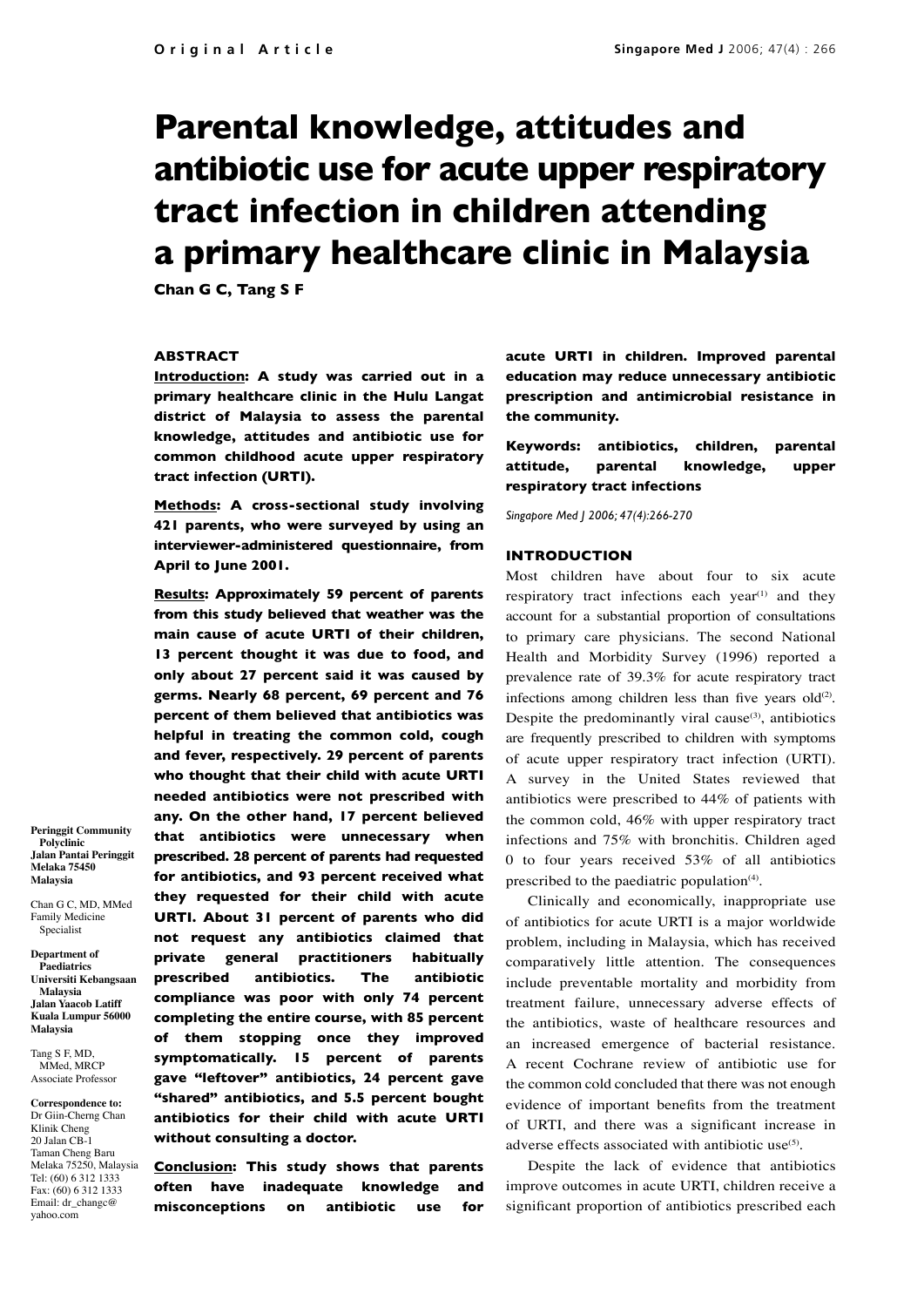| Characteristic           | Malay<br>n | Chinese<br>n   | Indian<br>n | Total<br>n (%) |
|--------------------------|------------|----------------|-------------|----------------|
|                          |            |                |             |                |
| Mother                   | 173        | 118            | 45          | 336 (79.8)     |
| Father                   | 42         | 28             | 15          | 85 (20.2)      |
| Age (in years)           |            |                |             |                |
| $15 - 19$                | 0          | $\overline{1}$ | 0           | 1(0.2)         |
| $20 - 24$                | 18         | 8              | 8           | 34(8.1)        |
| 25-29                    | 42         | 28             | 18          | 88 (20.9)      |
| 30-34                    | 69         | 55             | 4           | 138 (32.8)     |
| 35-39                    | 55         | 28             | 16          | 99 (23.5)      |
| 40-44                    | 26         | 20             | 3           | 49 (11.6)      |
| 45-49                    | 4          | 4              | T           | 9(2.1)         |
| 50-54                    | I          | $\overline{2}$ | 0           | 3(0.7)         |
| <b>Educational level</b> |            |                |             |                |
| Primary                  | 19         | 28             | 9           | 56 (13.3)      |
| Secondary                | 168        | 107            | 47          | 322 (76.5)     |
| College/Tertiary         | 28         | П              | 4           | 43 (10.2)      |
| Monthly income (RM)      |            |                |             |                |
| 400-699                  | 6          | 0              | 3           | 9(2.1)         |
| 700-999                  | 35         | ı              | 9           | 45 (10.7)      |
| 1000-1999                | 89         | 46             | 30          | 165 (39.2)     |
| 2000-2999                | 52         | 56             | П           | 119(28.3)      |
| 3000-3999                | 22         | 28             | 4           | 54 (12.8)      |
| 4000-4999                | 8          | П              | T           | 20(4.8)        |
| 5000 & above             | 3          | 4              | 2           | 9(2.1)         |
| <b>Total</b>             | 215        | 146            | 60          | 421 (100.0)    |

#### **Table I. Demographical characteristics of parents (n=421).**



**Fig. 1** Parents' understanding of causes of acute URTI (n=421).

year. One possible reason for physicians to prescribe antibiotics for viral URTI is to meet patients' expectations for such forms of treatment<sup> $(6-9)$ </sup>. Thus, the current parental knowledge, attitude and practice on antibiotic use in common childhood URTI is a matter of great interest and importance, and these are the objectives and issues addressed in this study.



**Fig. 2** Parental knowledge of antibiotic indication (n=421).

# **Methods**

This was a cross-sectional study using a pre-tested interviewer-administered questionnaire, carried out in the outpatient clinic at Batu 9 primary healthcare clinic from April 1, 2001 to June 30, 2001. Batu 9 primary healthcare clinic is a government primary healthcare facility that is located in Cheras Mukim of Hulu Langat district, Malaysia. This study involved universal sampling of parents who brought their children to the outpatient clinic and they should be Malaysian citizens; either mother or father from the particular family with children aged less than 12 years with symptoms of acute URTI, i.e. fever, cough, sore throat, runny nose and ear problems. Parents with children with symptoms of lower respiratory tract problems such as wheezing, stridor and breathing difficulty were excluded.

Written informed consent was obtained from parents before carrying out the interview study. After the interview, the author proceeded to ask further relevant history and examine the child; and prescribed necessary medicine, gave advice, educated and explained to the parents regarding antibiotic use in acute URTI. A 31 question pretested and validated questionnaire was developed to conduct this study. The questions were related to parental demographical information and about their experiences with antibiotics. Most questions were "Yes/No" or Likert scale in type. Open-ended questions were also included. Statistical Package for Social Sciences (SPSS) version 10.0 (Chicago, IL, USA) was used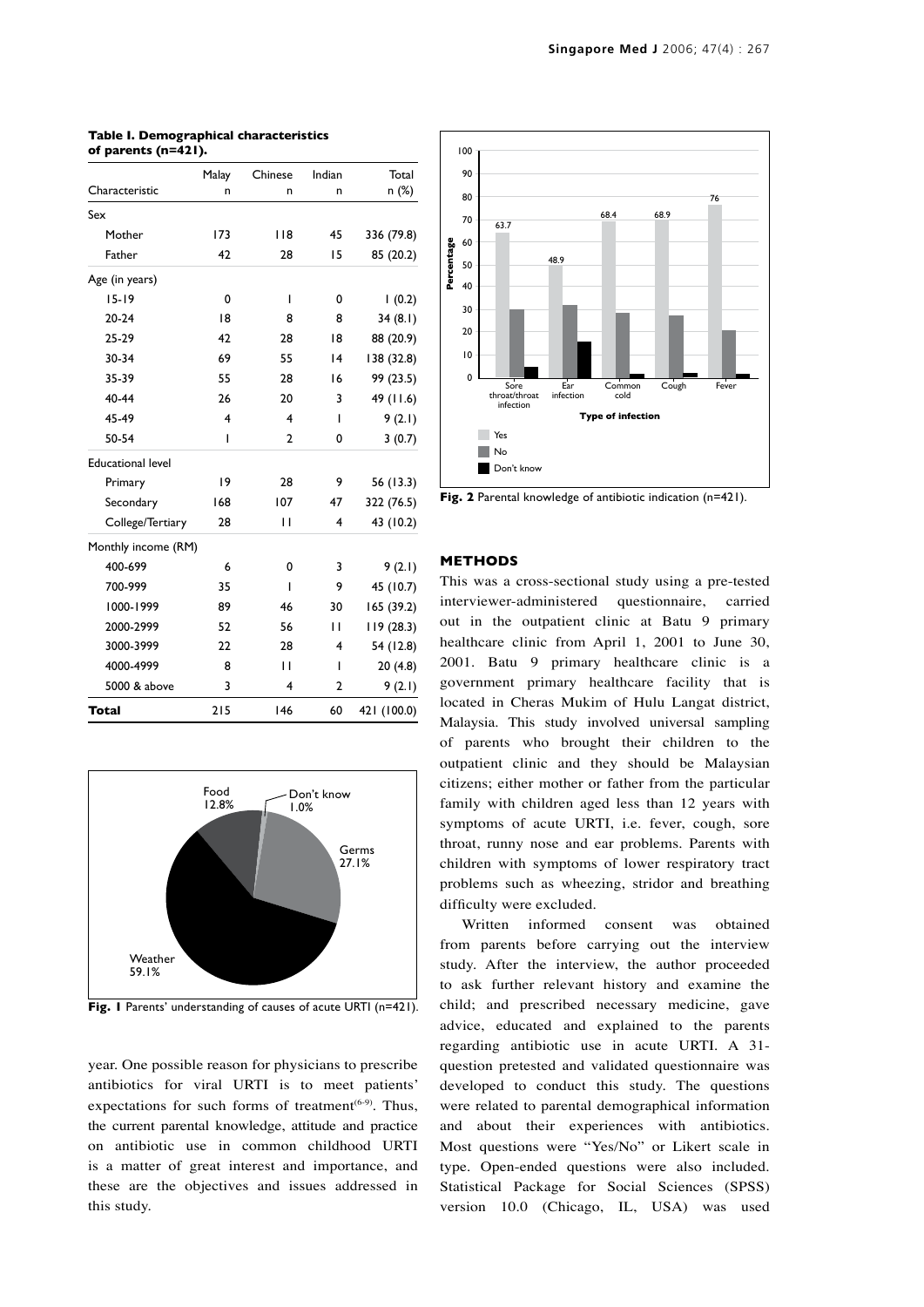to analyse data from the questionnaire. The statistical tests involved here were One-way analysis of variance (ANOVA), Pearson correlation test and chi-square test.

# **Results**

A total of 421 parents from various ethnicities were enrolled in this study. No parent refused to take part in this questionnaire study. The Malay ethnic group formed over half of the respondents i.e. 215 (51.1%), and the Chinese and Indian ethnic groups contributed 146 (34.7%) and 60 (14.2%) respondents, respectively. The majority of the respondents were mothers i.e. 336 (79.8%). The mean age were 33.3 years, 33.5 years and 31.2 years for Malay, Chinese and Indian parents, respectively. Malay parents in this study were better educated as about 91% of them had at least secondary education. The Chinese parents in this study had higher monthly household income as the mean monthly household income were RM 2,282.19, RM 1,744.07, and RM 1,635.00 for the Chinese, Malay and Indian parents, respectively (Table I).

About 59% of parents from this study believed that weather change was the main cause of acute URTI of their children, 13% thought that URTI was caused by ingestion of certain foods. Only 27% answered that acute URTI was caused by germs. One percent of the parents did not know what caused acute URTI (Fig. 1). In assessing parental knowledge of antibiotics, 76% and 69% of the total parents were found to believe that antibiotics were needed for fever and cough symptoms, respectively, in a child with acute URTI. 68% and 64% of them thought antibiotics were necessary for the common cold and sore throat, respectively. However, only about 49% of the parents thought that antibiotics were needed in ear infection in their children (Fig. 2).

29% of parents believed that antibiotics were needed for their children with URTI but these were not prescribed by the doctor they visited. There was no statistically significant difference between ethnic groups, educational levels and monthly household income for this attitude (p>0.05). About 17% of parents who brought their children for URTI felt that antibiotics were not necessary when the doctor prescribed these. There was no statistically significant difference between ethnic groups and monthly household incomes for this attitude  $(p>0.05)$  but there was a statistically significant difference between educational levels for this attitude  $(p<0.05)$ .

Almost 28% of parents admitted to having directly asked a doctor to prescribe antibiotics. Of those who did not request for antibiotics, 31.3% said the doctor always gave antibiotics for URTI, especially private general practitioners, and the rest followed the doctor's decision. Of those who had requested antibiotics, 93.2% received the antibiotics they requested. 17% of parents had asked for a specific type of antibiotics. There was no significant difference statistically between ethnic groups, educational level and monthly income for this attitude (p>0.05).

26% of parents admitted that their child did not finish the entire course of antibiotics given. There was no statistically significant difference between ethnic groups, educational level and monthly income for this attitude (p>0.05). From those who did not complete an entire course of antibiotics, 85% of the parents stopped giving antibiotics once their child improved symptomatically. 14% stopped giving antibiotics because their child refused to take it. Only 1% had to stop the antibiotic due to drug side effects of the antibiotics. About 15% of parents gave their child "leftover" antibiotics that they had saved from a previous visit. 24% of parents had the experience of giving their child "shared" antibiotics prescribed previously for a child with similar symptoms of URTI. 5% of parents bought antibiotics from a general practitioner's clinic without seeing the doctor. There was no significant difference statistically between ethnic groups, educational levels and monthly incomes for the above attitudes  $(p>0.05)$ .

#### **Discussion**

It is not uncommon that many parents believe weather change to be the main cause of URTI. Many think their children are more vulnerable to URTI, especially after being exposed to colder weather or the rainy season. This health belief may derive from their past experience or cultural belief. In fact, a prospective cohort study by Erling et al showed that low monthly average minimum day temperature was associated with high prevalence of URTI in a developing society<sup>(10)</sup>. In view of the association between acute URTI and weather change, it is not surprising that parents have the misconception of weather change as the main causative agent of acute URTI, instead of germs.

In addition, in the Chinese traditional culture, health is thought to be maintained by balancing a number of factors, including the concept of "hot" and "cooling" food; they believe that an individual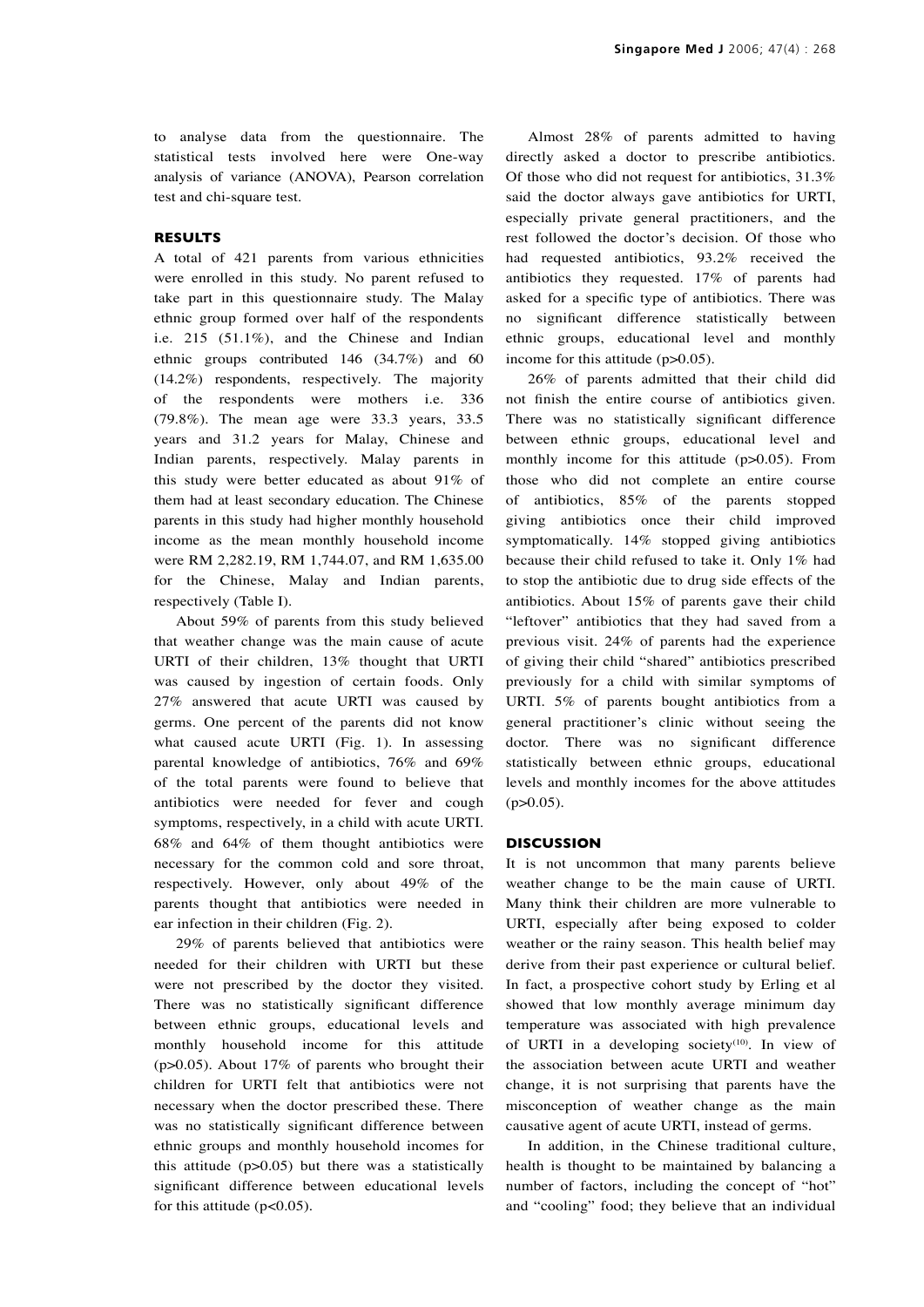suffering from an ear infection (thought to be a "hot" disease) should avoid scrambled eggs, a "hot" food, because a "hot" illness needs to be treated with "cold" foods, such as winter melon<sup>(11)</sup>. Traditional Malay medicine is based on the concept that illnesses are the consequence of physical as well as supernatural causes. Thus, the traditional Malay believes that certain foods cause illness. Cassava is reputed to contain "wind" and thus to cause body parts to swell and many fruits are believed to be "cold" and to cause abdominal colic<sup>(11)</sup>. Unfortunately, little is known of traditional Indian beliefs as few studies have been carried out<sup>(12)</sup>.

In this study, almost 29% of parents felt that their child with an acute URTI needed antibiotics, which was not prescribed by the doctor. There is a widespread perception that for every symptom, there is a specific remedy or drug, and antibiotics are viewed as wonder drugs capable of healing a wide variety of illnesses ranging from gastrointestinal disorders to headaches<sup>(13)</sup>. Parents may feel that antibiotics could help ease their anxiety and worry if it is given to their sick child. In addition, they do not need to come back again to ask for an antibiotic after one to two days of "poor improvement" of the illness.

Unrealistic parental expectations had been shown to contribute to physicians' inappropriate prescribing of antibiotics in a recent focus group discussion study by Barden et al<sup>(14)</sup>. Smith et al<sup>(15)</sup> have also shown that physicians' perceptions of parental expectations for antibiotics were actually the only significant predictor of prescribing antibiotics for conditions of presumed viral aetiology. In another study, 58% of physicians reported that their decision to provide antibiotics for nonspecific URTI was affected by parental pressure and 49% were influenced by parents specifically asking for therapy for a nonspecific URTI, i.e. the common cold<sup>(16)</sup>. Hong et al<sup>(17)</sup> noted that patients' lack of knowledge and past experience contributed to increased demand and expectations for antibiotics. Many patients have received antibiotics for viral upper respiratory illnesses that were generally self-limiting, and these treatments were perceived as effective due to previous "success" with antibiotics.

 On the other hand, 17% of the parents in this study believed that antibiotics were unnecessary when prescribed, compared to previous studies such as Palmer et al  $(9\%)^{(7)}$  and Collett et al  $(6\%)^{(8)}$ . This attitude was found to have significant association with educational levels. This group of parents may understand more about the proper indication for antibiotics and they may be aware of the undesirable effects of over prescription of antibiotics, therefore making them reluctant to receive antibiotics for acute URTI in their children. Some parents in fact do not primarily seek a prescription for antibiotics but actually seek guidance, evaluation and reassurance when they take their child with upper respiratory tract symptoms to a physician $(14,18)$ . More importantly, it has been found that patients' satisfaction is not correlated with receipt of antibiotics but with time spent by the physicians<sup>(19)</sup>, good doctorpatient communication<sup>(16)</sup> and parents' subsequent understanding of treatment $(19)$ .

Why then do some physicians still prescribe an antibiotic for URTI though some parents feel that it is not necessary? This could be partly contributed by physicians' behaviours and their prescribing practices. In a study by Watson et  $al^{(16)}$ in evaluating actual practice of physicians, it was noted that physicians recognised the problem of antibiotic resistance but their reported practices were not in line with recently published recommendations for most paediatric URTI(20-24). Besides this, cultural norms can affect the openness of communication. This can be seen in many developing countries, where patterned deference toward physicians is considered appropriate and desirable behaviour, thus the patient accepts whatever prescription and treatment is given by physicians<sup>(13)</sup>.

Poor adherence to medication in this study may be due to parents not being informed or instructed properly on the importance of completion of an antibiotic. In addition, not completing a full course of antibiotics may be derived from a cultural belief that drug use should be stopped when symptoms subside<sup>(8)</sup>. In traditional Chinese culture, taking medication is thought to be aversive, hence medications tend to be taken only until symptoms are relieved and then discontinued; if symptoms are not obvious, medications will probably never be taken<sup>(25)</sup>. Apart from parental cultural beliefs, minor side effects of certain antibiotics such as stomach upset may contribute to the poor adherence of medication.

The use of "leftover", "shared" antibiotics and over-the-counter purchase of antibiotics by parents are common situations in the community. They think that their children suffer from the same illnesses judging by the similar symptoms, so they would give the "leftover" or "shared" antibiotics to their children and only bring them